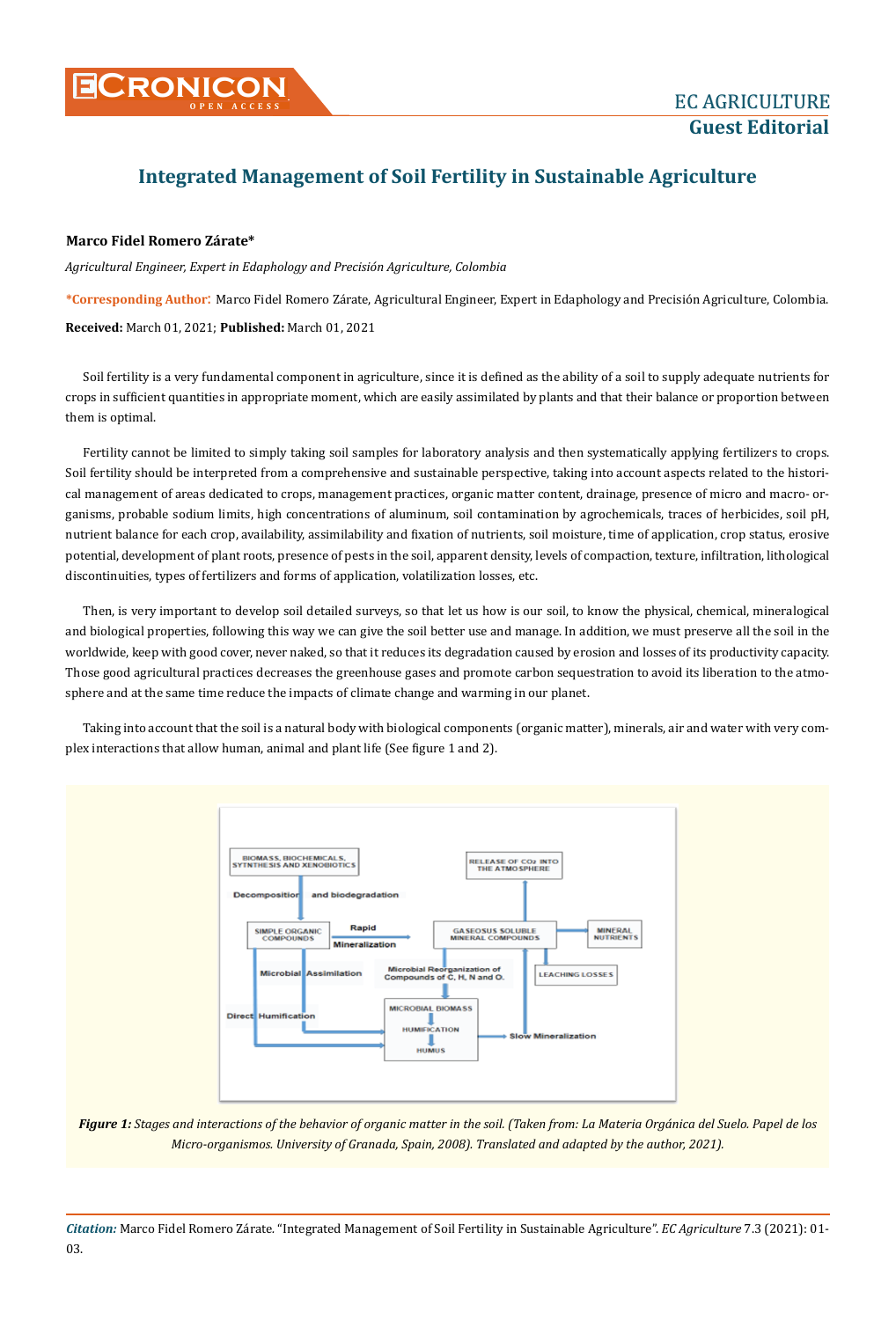

*Figure 2: Importance of organic matter within the biological dinamic of the soils. (Taken from: Agriculture Network Magazine Latinoamérica). Translated and adapted by the author, 2021).*

It's very important to pay attention, to know, to carry out surveys of soils for agricultural purposes, organic matter is the fundamental axis to obtain positive, sustainable and economic responses in crops and livestock farms, while the levels of organic matter remain very low, the soil is progressively degrading and the Yields on the farms mentioned will be any time lower (See figure 1).

In recent times, many scientists in the world have found that one of the very severe limitations of soil fertility is due to the drastic reduction in organic matter levels, as proof of this, experts in these subjects always recommend the application of high amounts of organic matter generally incorporated into the soil with very significant economic responses (See figure 1).

## **How to comprehensively manage soil fertility?**

To focus on a sustainable and comprehensive management of soil fertility, it is imperative to recover, contribute or accumulate a sufficient amount of biomass, avoiding the applications of polluting and destroying synthetic inputs of the soil flora and fauna. The contribution of legumes, green manures, shrubs, trees, crop residues must be re-incorporated into the cultivated lands, seeking to recover the biology of the soil and the improvement of physical and chemical properties, additions of compost from different sources, these components in addition to the contribution of nitrogen and carbon, they maintain the balance of agro-ecosystems. The incorporation of fertilizers of biological origin help to recover the properties of the soils and in turn fertility, since plants can have greater availability of nutrients, favoring their absorption.

Of course, before developing an agricultural project, soil samples should be taken for laboratory analysis for fertility purposes, in order to know the levels of nutrients, their balances, possible limitations due to toxicity of some of them, such as such as sodium, aluminum, in order to apply the appropriate doses of fertilizers and at the appropriate times. Also, to correct the pH values with application of the amendments appropriate.

In the first place, the properties of the soils must be known through serious technical studies, these are the fundamental basis for the proper use and management of soils. The following agricultural practices make it possible to maintain fertility and sustainability in agricultural soils: incorporation of organic matter, minimum tillage or zero tillage depending on the properties of the soils or their physical limitations, crop rotation, maintaining the soil with plant cover or management of weeds, associated crops, green manures, keep some

 $0<sup>2</sup>$